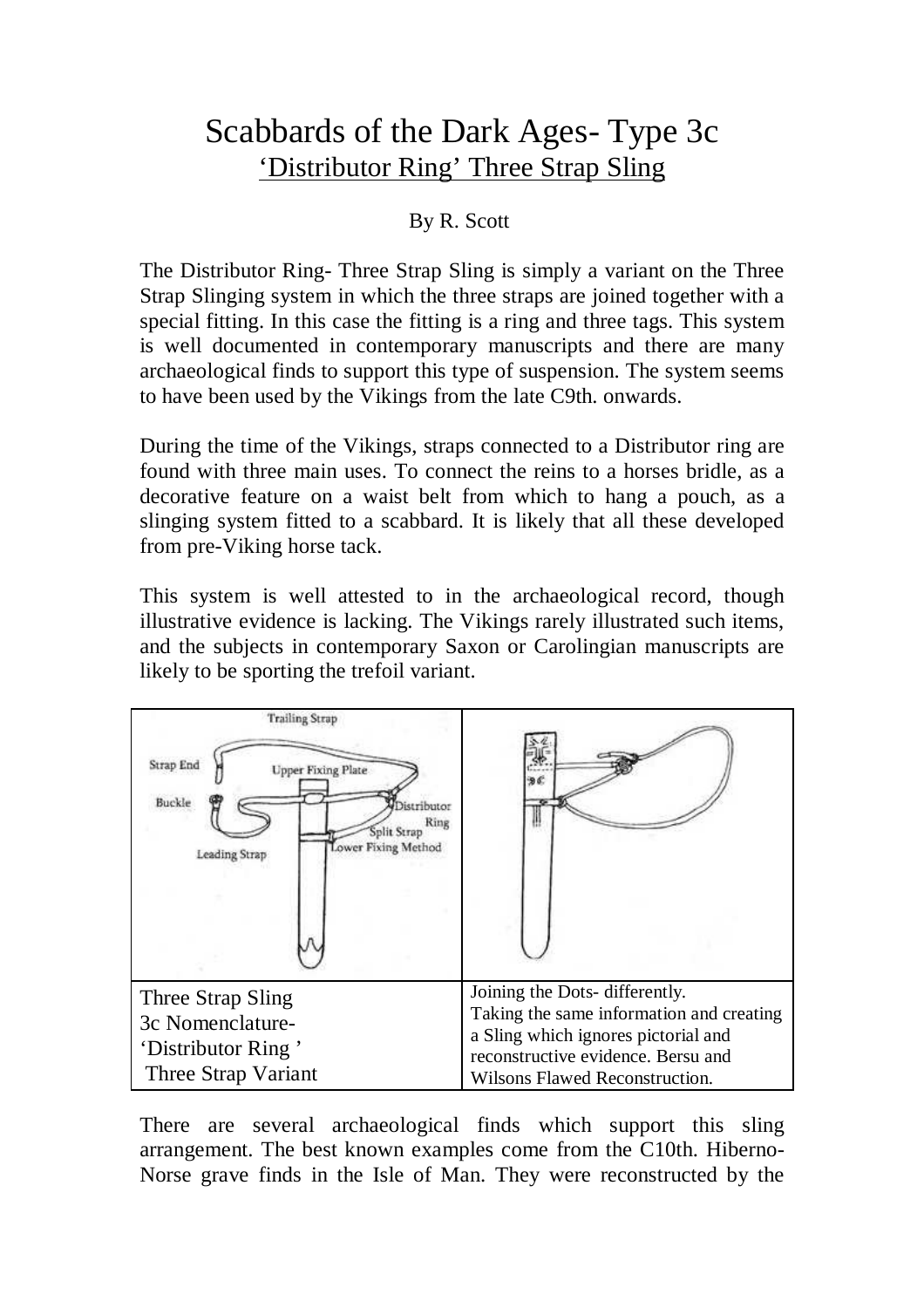Archaeologists Bersu and Wilson with total disregard to the Carolingian manuscripts illustrations in section 3b; as well as ignoring the evidence in the Byzantine, French and German manuscripts and the Winchester Frieze in section 3a. Their reconstruction when replicated was found to Tilt so far forward the scabbard hung horizontally, there was even a danger the sword would come out. Also having the straps all on the trailing edge meant the scabbard would flap around when the owner ran into battle. A totally unsatisfactory arrangement! Indeed other than for slinging sabres, there is no contemporary evidence in finds or illustrations for the Bursu/Wilson reconstruction!

If we reconstruct the Scabbard along the lines of the rest of the manuscript evidence in sections 3a &b, a system emerges that works very well. A problem with the Solid strap and Trefoil variants is that all the straping is very rigid. It is okay for parade wear, but running around in battle causes the straps to buckle at all junctions. By using a ring system, all the straps can rotate around the ring independently of each other providing a much more flexible and user friendly system. It is not surprising therefore that this system was widely adopted by the Vikings.



From the archaeological finds it is possible to reconstruct how the sling arrangement was fitted to the scabbard. The Leading strap was fitted to the Ballatere scabbard by a simpleand undecorated copper alloy plate. This was attached to the scabbard by a rivet at each end. This fixture was